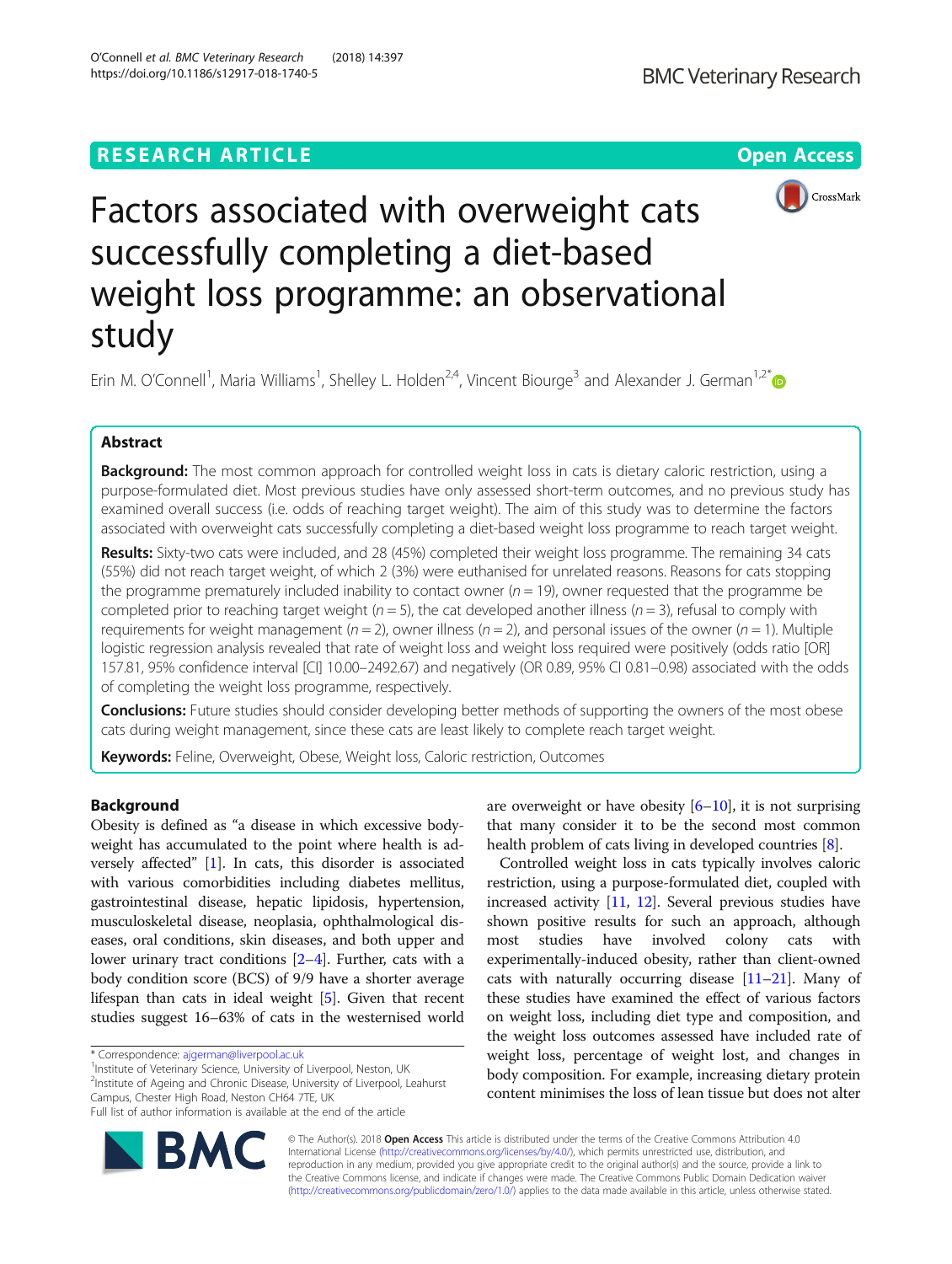either rate or percentage of weight lost [\[14](#page-8-0), [15\]](#page-8-0). Further, although there is no difference in percentage of weight lost when either dry or wet therapeutic weight loss diets are used [[18\]](#page-8-0), one study suggested that a lower daily energy intake was needed to maintain the same rate of weight loss when cats that were fed either wet food or a combination of wet and dry food [[17\]](#page-8-0). In another study, despite no difference in average percentage of weight lost, overweight cats fed dry food exclusively during a short-term (12-week) weight loss programme, were more likely to complete than cats fed a mix of wet and dry food [[21\]](#page-8-0).

Other variables assessed in feline weight loss studies have included sex and neuter status, neither of which appear to influence either the rate or percentage of weight lost [[17,](#page-8-0) [18,](#page-8-0) [21\]](#page-8-0). However, this contrasts with a recent study in overweight dogs where female dogs lost more weight than male dogs [[22\]](#page-8-0). Further, although age has not been associated with differences in outcome of the weight loss phase  $[17, 18, 21]$  $[17, 18, 21]$  $[17, 18, 21]$  $[17, 18, 21]$  $[17, 18, 21]$ , a recent study revealed that cats over 9y were less to regain weight after successfully reaching their target [[23\]](#page-8-0). Finally, environment might also influence success, not least since different outcomes have been observed according to geographical location [[21\]](#page-8-0).

Whilst previous studies have provided useful insights into factors that might influence weight loss outcomes, the main limitation most of these studies have only assessed short periods of weight loss (i.e. from the first 2–6 months) and have not evaluated the success of weight loss programme as a whole (i.e. whether target weight is actually reached). Such an outcome was examined in a recent weight loss study in overweight dogs, and just half of the dogs completed successfully [\[24](#page-8-0)]. The odds of a dog successfully reaching target weight were positively associated with feeding a dry therapeutic diet, the overall time taken to reach target, and the rate of weight loss, but negatively associated with starting body fat percentage, and use of the weight-loss drug, dirlotapide. A further long-term weight loss study in dogs revealed associations between outcomes and the presence of concurrent disease [[25\]](#page-8-0). In light of the fact that such a study has not yet been undertaken in cats, our aims were to determine the proportion of cats that successfully completed a diet-based weight loss programme to reach target weight, and to determine factors associated with success.

#### Results

## Study animals and outcomes of weight loss

During the study period 79 cats were referred to the RCWMC. Of these, 62 met the inclusion criteria i.e. there was a known outcome for their weight loss. Of those not included, no weight loss was deemed to be

necessary in six cats, while the remaining eleven were not eligible because the weight loss period was still ongoing at the time of data review. The study population comprised 38 male cats (37 neutered, one entire) and 24 female neutered cats. The median age at enrolment was 90 months (7.7 years), with a range of 16 months (1.3 years) to 156 months (13.0 years). Breeds included were 54 domestic shorthair cats, one domestic longhair cats and 7 pedigree cats (2 British blue, 1 Maine coon, 1 Selkirk rex and 2 Siamese). Forty-five cats (73%) had at least one concurrent disease, including orthopaedic (10), cardiorespiratory ( $n = 7$ ), gastrointestinal ( $n = 21$ ), urinary  $(n = 7)$ , oral/dental  $(n = 9)$ , dermatological  $(n = 12)$ and other  $(n = 5)$  conditions.

Full details of all cats included in the study are given in Table [1,](#page-2-0) whilst details of the outcomes of weight loss are given in Table [2.](#page-2-0) Of the 62 cats, 28 (45%) completed their programme to reach their target weight, 32 (52%) stopped prematurely, failing to reach their target weight, and 2 (3%) were euthanised at the owners' request. One cat was euthanised as a result of spinal neoplasia, whereas the second was euthanised due to perceived poor quality of life. The reasons for the 32 cats stopping the programme prematurely included inability to contact the owner ( $n = 19$ ), the owner requested the programme be completed prior to reaching target weight ( $n = 5$ ), the cat developed another illness  $(n = 3)$ , refusal to comply with requirements for weight management  $(n = 2)$ , owner illness  $(n = 2)$ , and personal issues of the owner  $(n = 1)$ . Median duration of the weight loss phase was 177 days (range 40 to 796 days) and 159 days (range 1 to 758 days), respectively, for the cats that completed and stopped early. Further, in the cats that completed lost a median of 18% SBW (range 6 to 37.4%) and median rate of weight loss was 0.7% per week (range − 0.2% per week to 3.1% per week); by contrast, for cats that stopped early, median percentage weight loss was 8% SBW (range − 2 to 16%) and median rate of weight loss was 0.2% per week (range − 0.2% per week to 0.9% per week). The rate of weight loss in both cats that died was 0.3% per week, with one cat losing 12% of starting body weight over 251 days, and the second losing 6% over 119 days.

## Logistic regression analysis to determine factors associated with success

First, cats that completed their weight loss programme were compared with those that stopped or died (combined). Using simple logistic regression (Table [3](#page-3-0)), rate of weight loss (OR 262.09, 95% CI 15.91–4317.10) and actual weight lost (OR 1.15, 95% CI 1.06–1.23) were positively associated with odds of completing, while starting body fat percentage (OR 0.90, 95% CI 0.83–0.98), weight loss required (OR 0.89, 95% CI 0.82–0.96), and average energy intake (OR 0.89, 95% CI 0.80–0.99) were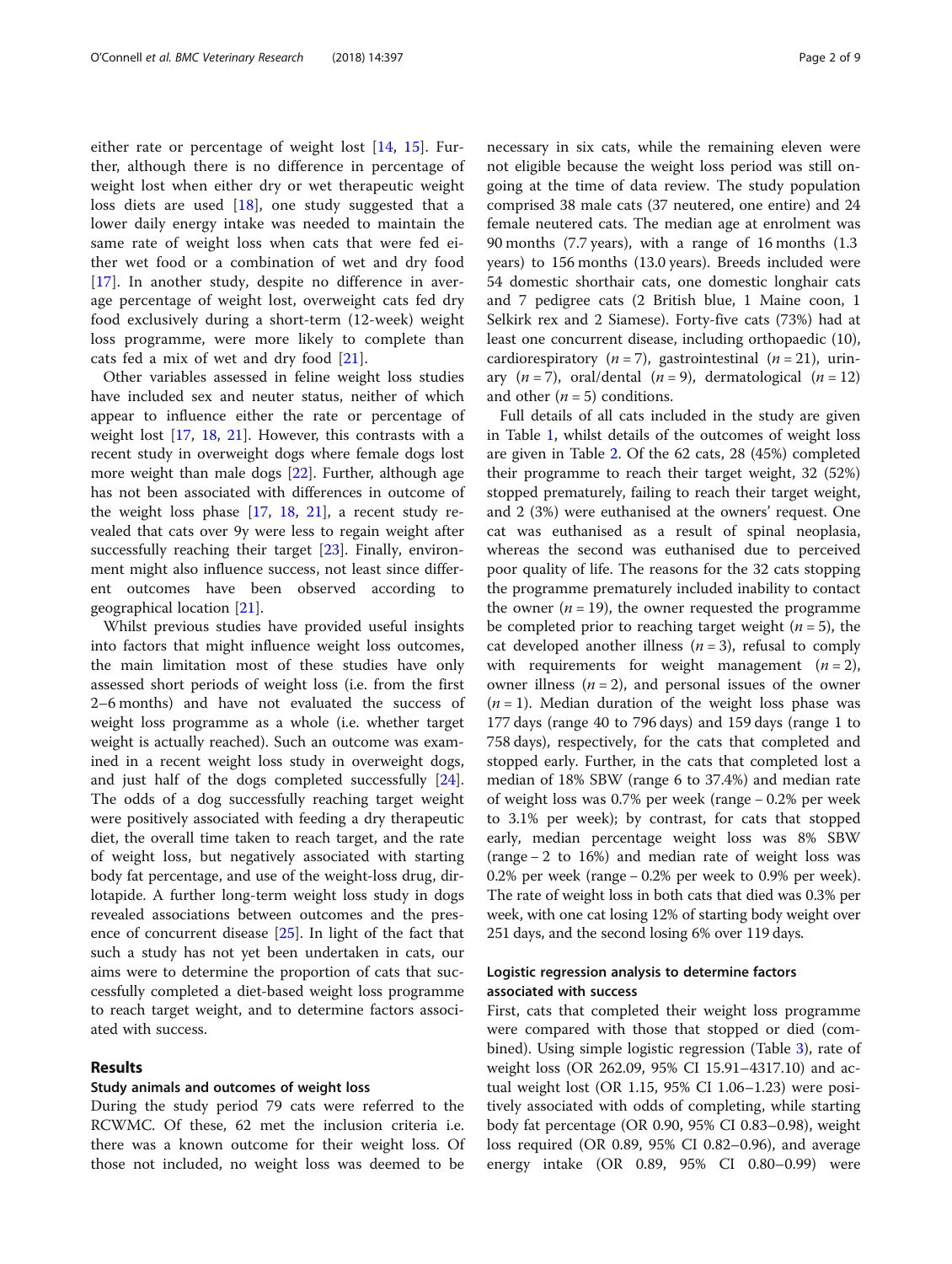<span id="page-2-0"></span>Table 1 Baseline parameters of the cats in the study population

| Parameter                             | Completed $(n = 28)$ | Stopped $(n = 32)$ | Died $(n=2)$      |
|---------------------------------------|----------------------|--------------------|-------------------|
| <b>Breed</b> <sup>a</sup>             | <b>DSH 24</b>        | <b>DSH 29</b>      | DSH <sub>1</sub>  |
|                                       | British Blue 2       | British Blue 0     | British Blue 0    |
|                                       | Maine Coon 0         | Maine Coon 1       | Maine Coon 0      |
|                                       | Siamese 1            | Siamese 0          | Siamese 1         |
|                                       | Selkirk Rex 0        | Selkirk Rex 1      | Selkirk Rex 0     |
|                                       | BSH <sub>1</sub>     | BSH 0              | BSH 0             |
|                                       | DLH 0                | DLH <sub>1</sub>   | DLH 0             |
| Sex                                   | MN 17, FS 11         | MN 18, FS 13       | MN 2, FS 0        |
|                                       | M 0, F 0             | M 1, F 0           | M 0, F 0          |
| Age (months)                          | $95(24 - 156)$       | 84 (16-156)        | 150 & 113         |
| Lean body mass (kg) <sup>a</sup>      | $4.0(2.9-5.5)$       | $4.0(2.9-5.7)$     | 4.1 & 5.6         |
| Body fat $(\%)^a$                     | $30(17-45)$          | $35(24-50)$        | 30 & 54           |
| Weight loss required (%) <sup>b</sup> | $18(6-37)$           | $28(9-53)$         | 19 & 62           |
| Concurrent disease                    | Present 21           | Present 22         | Present 3 (2 & 1) |
|                                       | Absent 7             | Absent 10          | Absent 0          |

All data are expressed as the median (range) unless otherwise stated BSH British Short Hair, DSH Domestic Shorthair, DLH Domestic Longhair, F female, FS female spayed, M male, MN male neutered. <sup>a</sup>Lean body mass and body fat percentage determined before weight loss by dual-energy x-ray absorptiometry (DEXA).<br>PWeight loss required salsulated from DEXA results using a mathematical <sup>b</sup>Weight loss required calculated from DEXA results using a mathematical formula based upon typical body composition results from previous weight clinic studies [\[17,](#page-8-0) [23](#page-8-0)]

negatively associated with odds of completing. No other factors qualified for inclusion  $(P < 0.1)$  in multiple logistic regression modelling.

The initial multiple logistic regression model included the four variables described above and, after refining by backwards stepwise elimination, the best-fit model included only two factors: rate of weight loss and weight loss required (Table [4\)](#page-3-0). Rate of weight loss was positively associated with completing a weight loss programme (OR

157.81, 95% CI 10.00–1292.67), meaning that cats that lost weight more rapidly were more likely to reach target weight. In contrast, weight loss required was negatively associated with the odds of completing (OR 0.89, 95% CI 0.81–0.98), meaning that cats that needed to lose the most weight were least likely to reach target weight. When data were reanalysed by comparing cats that completed with those that stopped (i.e. after excluding cats that died), the results were unaltered (Tables [3](#page-3-0) and [4](#page-3-0)).

Table 2 Comparison of the results of weight loss amongst groups

| Parameter                              | Completed $(n = 28)$ | Stopped $(n = 32)$     | Died $(n=2)$ |
|----------------------------------------|----------------------|------------------------|--------------|
| Diet <sup>a</sup>                      | Mixed 15             | Mixed 8                | Mixed 1      |
|                                        | HPHF dry 7           | HPHF dry 8             | HPHF dry 0   |
|                                        | HPMF dry 6           | HPMF dry 15            | HPMF dry 1   |
|                                        | HPMF wet 0           | HPMF wet 1             | HPMF wet 0   |
| Diet type changed                      | 11                   | 25                     | $\Omega$     |
| Energy intake <sup>a</sup>             | 31 (18 to 39)        | 34 (22 to 51)          | 25 & 59      |
| Weight loss stallsb                    | 2(0 to 14)           | 2(0 to 8)              | 2 & 0        |
| Dietary energy reductions <sup>c</sup> | 1(0 to 13)           | 2(0 to 11)             | 2 & 1        |
| Actual weight lost (%) <sup>d</sup>    | 18 (6 to 37)         | $8(-2 \text{ to } 16)$ | 12 & 6       |
| Rate of weight loss <sup>e</sup>       | $0.7(0.3-3.1)$       | $0.2$ (-0.2 to 0.9)    | Both 0.3     |
| Duration (d)                           | 177 (40-796)         | $159(1 - 758)$         | 251 & 119    |

For cats that either completed or stopped, data are expressed as median (range). Given that only two cats died, individual results are instead reported, with the same order used for results from each cat. HPHF: High protein high fibre (Royal Canin Satiety support); HPMF: High protein medium fibre (Royal Canin Obesity support). <sup>a</sup>Average energy intake calculated as kcal per kg of ideal bodyweight. <sup>b</sup>Weight loss stalls are the number of times where the patient failed to lose weight between clinic visits. <sup>c</sup>Dietary energy reductions are the number of times the daily energy intake had to be reduced due to slow progress. <sup>d</sup>Actual weight lost are expressed as a percentage of starting body weight. <sup>e</sup>Rate of weight loss was calculated as percentage of starting body weight lost per week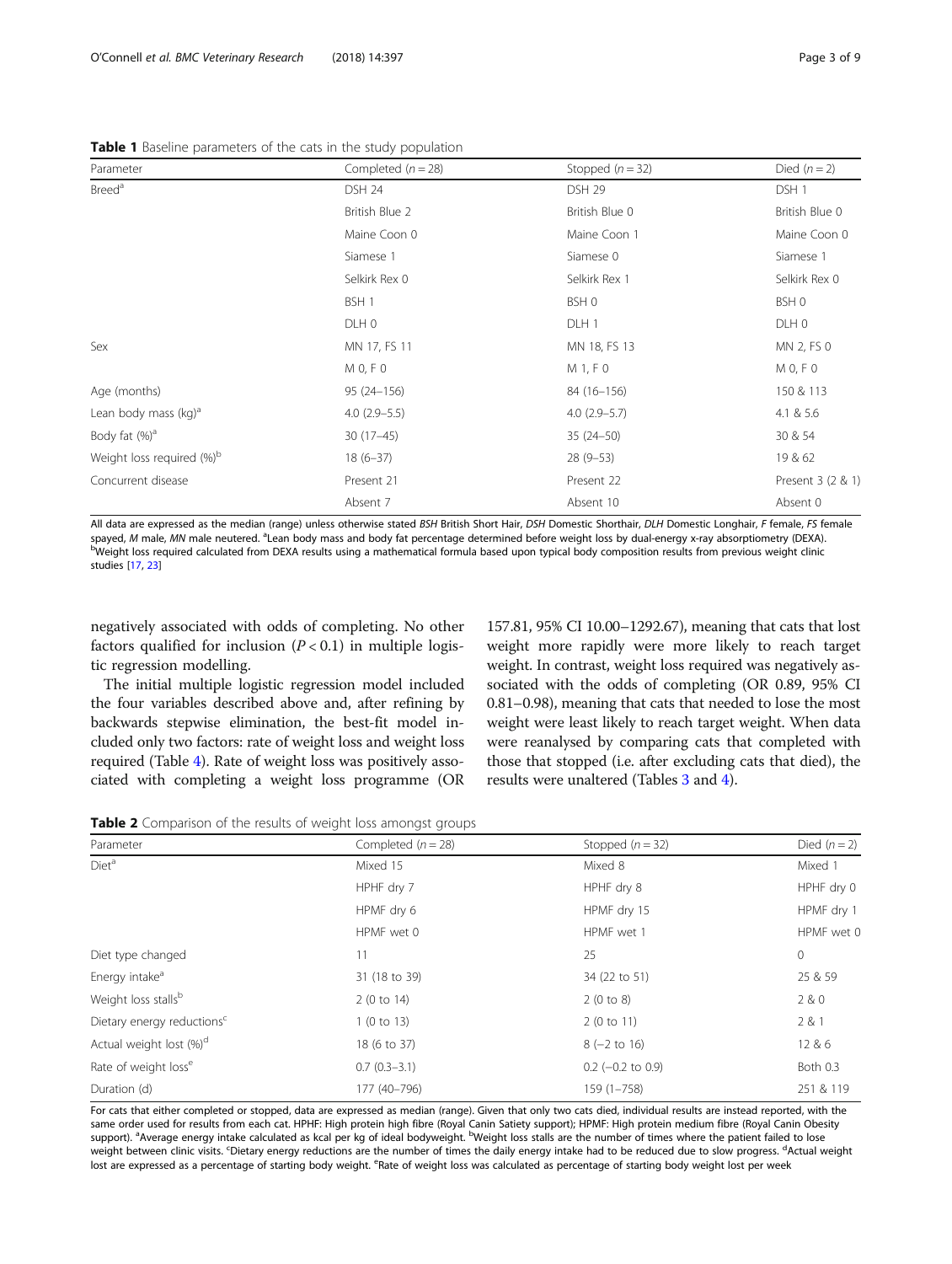| Logistic regression       | Completed vs. stopped or died <sup>a</sup> |                |           | Completed vs. stopped onlyb |                |           |
|---------------------------|--------------------------------------------|----------------|-----------|-----------------------------|----------------|-----------|
|                           | OR <sup>c</sup>                            | 95% Cld        | $P$ value | OR <sup>c</sup>             | 95% Cld        | $P$ value |
| Age                       | 1.00                                       | $0.99 - 1.02$  | 0.722     | 1.00                        | $0.99 - 1.02$  | 0.538     |
| Sex                       |                                            |                |           |                             |                |           |
| Female                    | Ref                                        |                |           | Ref                         |                |           |
| Male                      | 0.96                                       | $0.34 - 2.67$  | 0.933     | 1.06                        | $0.375 - 2.98$ | 0.916     |
| <b>Breed</b>              |                                            |                |           |                             |                |           |
| Mixed breed               | Ref                                        |                |           | Ref                         |                |           |
| Pedigree                  | 1.72                                       | $0.35 - 8.44$  | 0.502     | 2.50                        | $0.42 - 14.83$ | 0.313     |
| Lean mass                 | 1.00                                       | $0.99 - 1.00$  | 0.689     | 1.00                        | $0.99 - 1.00$  | 0.889     |
| Body fat (%)              | 0.90                                       | $0.83 - 0.98$  | 0.012     | 0.90                        | $0.83 - 0.98$  | 0.015     |
| Concurrent disease        |                                            |                |           |                             |                |           |
| Present vs absent         | 1.25                                       | $0.40 - 3.87$  | 0.699     | 1.36                        | $0.43 - 4.24$  | 0.593     |
| > 2 concurrent diseases   | 0.21                                       | $0.02 - 1.96$  | 0.172     | 0.20                        | $0.02 - 1.83$  | 0.154     |
| Orthopaedic               | 0.97                                       | $0.23 - 4.00$  | 0.962     | 0.90                        | $0.22 - 3.74$  | 0.885     |
| Dermatological            | 0.52                                       | $0.15 - 1.76$  | 0.294     | 0.65                        | $0.18 - 2.29$  | 0.504     |
| Alimentary                | 1.33                                       | $0.46 - 3.88$  | 0.598     | 1.42                        | $0.48 - 4.23$  | 0.529     |
| Cardiovascular            | 1.25                                       | $0.28 - 5.52$  | 0.768     | 1.17                        | $0.26 - 5.17$  | 0.839     |
| Urinary                   | 2.67                                       | $0.45 - 15.78$ | 0.280     | 2.50                        | $0.42 - 14.83$ | 0.313     |
| Oral                      | 3.48                                       | $0.62 - 19.52$ | 0.157     | 3.26                        | $0.58 - 18.35$ | 0.180     |
| Diet type                 |                                            |                |           |                             |                |           |
| Dry                       | Ref                                        |                |           | Ref                         |                |           |
| Wet of mixed food         | 2.02                                       | $0.73 - 5.64$  | 0.177     | 2.31                        | $0.82 - 6.56$  | 0.114     |
| Diet macronutrients       |                                            |                |           |                             |                |           |
| <b>HPHF</b>               | Ref                                        |                |           | Ref                         |                |           |
| <b>HPMF</b>               | 0.91                                       | $0.33 - 2.49$  | 0.856     | 0.90                        | $0.32 - 2.49$  | 0.835     |
| Weight loss stalls        | 1.07                                       | $0.87 - 1.31$  | 0.542     | 1.05                        | $0.86 - 1.29$  | 0.630     |
| Dietary energy reductions | 0.93                                       | $0.75 - 1.14$  | 0.473     | 0.92                        | $0.74 - 1.13$  | 0.427     |
| Switched diet type        | 2.50                                       | $0.81 - 7.69$  | 0.111     | 2.31                        | $0.75 - 7.16$  | 0.146     |
| Weight loss required      | 0.89                                       | $0.82 - 0.96$  | 0.002     | 0.88                        | $0.82 - 0.96$  | 0.002     |
| Actual weight lost        | 1.15                                       | $1.06 - 1.23$  | < 0.001   | 1.14                        | $1.06 - 1.23$  | < 0.001   |
| Energy intake             | 0.89                                       | $0.80 - 0.99$  | 0.041     | 0.88                        | $0.78 - 0.99$  | 0.040     |
| Duration of weight loss   | 1.00                                       | $0.99 - 1.00$  | 0.528     | 1.00                        | $0.99 - 1.00$  | 0.564     |
| Rate of weight loss       | 262.09                                     | 15.91-4317.10  | < 0.001   | 221.70                      | 14.02-3504.93  | < 0.001   |

<span id="page-3-0"></span>

|  |  |  | <b>Table 3</b> Simple logistic regression results determining factors associated with cats completing a weight loss programme |  |  |  |  |
|--|--|--|-------------------------------------------------------------------------------------------------------------------------------|--|--|--|--|
|--|--|--|-------------------------------------------------------------------------------------------------------------------------------|--|--|--|--|

<sup>a</sup>Cats that completed compared with cats that had either stopped or died; <sup>b</sup>Cats that completed compared with cats that stopped only (i.e. those that died were excluded); <sup>c</sup>OR: odds ratio; <sup>d</sup>95% CI: 95 % confidence interval: Reference category used in logistic regression. For an explanation of the variables used, please see Tables [1](#page-2-0) and [2.](#page-2-0) Variables highlighted in bold qualified for inclusion in the multiple regression analysis at P < 0.1 (Table 4)

|--|

| Logistic regression  |                 | Completed vs. stopped & died <sup>a</sup> |         |        | Completed vs. stopped only <sup>p</sup> |         |  |
|----------------------|-----------------|-------------------------------------------|---------|--------|-----------------------------------------|---------|--|
|                      | OR <sup>c</sup> | 95% $Cld$                                 | P value | $OR^c$ | 95% $Cld$                               | P value |  |
| Weight loss required | 0.89            | $0.81 - 0.98$                             | 0.022   | 0.89   | $0.80 - 0.98$                           | 0.020   |  |
| Rate of weight loss  | 157.81          | 10.00-2492.67                             | < 0.001 | 142.28 | 9.23-2192.68                            | < 0.001 |  |

<sup>a</sup>Cats that completed their weight loss programme compared with cats that had either stopped or died; <sup>b</sup>Cats that completed their weight loss programme<br>compared with cats that stopped only (i.e. those that died were excl used, please see Tables [1](#page-2-0) and [2](#page-2-0)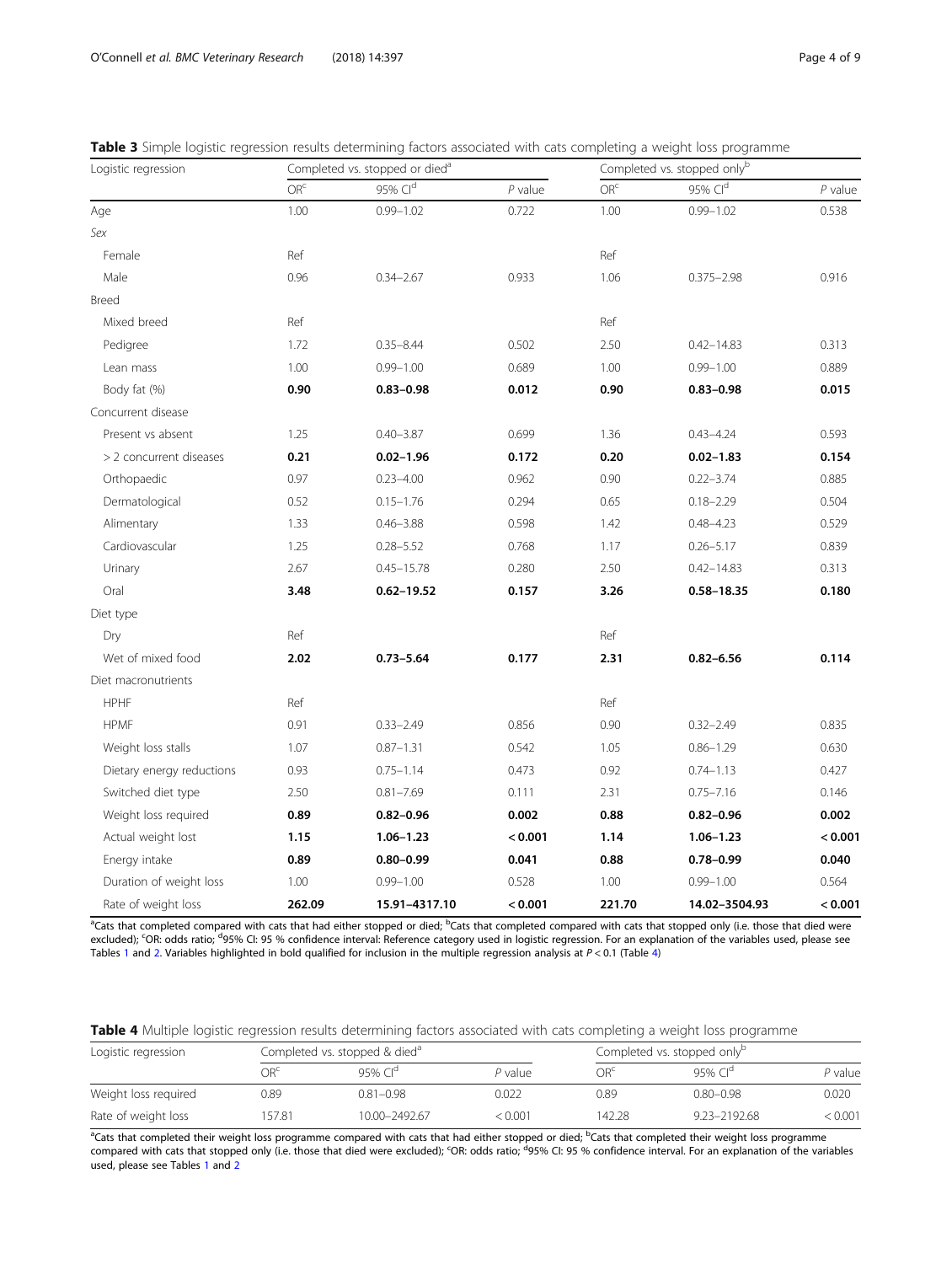## **Discussion**

To the authors' knowledge, this is the first study to examine the odds of obese client-owned cats reaching target weight on a weight management programme and to determine the factors associated with overall success. Unlike most previous weight loss studies, cats were followed until their period of weight loss ended, either because the cats reached target weight, or their programme ended prematurely. Not surprisingly, therefore, the duration of the weight loss reported in this study is much longer than that reported in most previous studies  $[11-21]$  $[11-21]$  $[11-21]$  $[11-21]$ . Approximately half of the cats enrolled successfully reached their target body weight, confirming the results of earlier studies on the use of weight management programmes in obese pet cats [[17,](#page-8-0) [18,](#page-8-0) [23](#page-8-0)]. Nonetheless, since the remaining cats stopped their weight programme prematurely, reaching target weight is a challenging goal for many obese cats, as reported for dogs [\[24\]](#page-8-0). The proportion of cats completing this weight loss regimen is less than previously been reported in studies of weight loss in colony cats with experimentally-induced obesity in which the vast majority complete their programme [\[11](#page-8-0)–[16](#page-8-0), [18](#page-8-0), [20\]](#page-8-0). This is not surprising since food intake can be better controlled in a colony setting, compared with pet cats undergoing weight loss supervised by their owner where compliance is a major concern [\[17\]](#page-8-0). This, coupled with the findings from a recent study suggesting that approximately half of all cats that reach their ideal weight subsequently regain weight [\[23\]](#page-8-0), suggests that long-term success can be hard to achieve despite best intentions. That said, although many cats did not reach their target weight, many of them still managed to lose some weight, with the average weight loss in the cats not completing being 8% of starting body weight. One study in obese dogs with osteoarthritis suggested that weight loss of approximately 6–9% is sufficient to lead to measurable benefits in mobility, measured by force plate [\[26\]](#page-8-0). Although, to the authors' knowledge, no similar studies have yet been conducted in cats, it is plausible to assume similar benefits might exist. Therefore, being unsuccessful in reaching ideal weight does not necessarily mean that the weight loss programme was without any benefit. In the authors' opinion, rather than focusing on parameters such as percentage weight loss, rate of weight loss, or reaching target weight, it would be preferable instead to focus more on improved health metrics (i.e. decreased severity of concurrent disease, improved insulin sensitivity) and quality of life [[27](#page-8-0)].

The two main factors associated with overall success in this study were rate of weight loss and the weight loss required to reach target weight. Rate of weight loss was strongly and positively associated with the odds of achieving target weight, although the confidence intervals for this variable were wide (ranging from 10 to 2493), making it difficult to be certain as to the true odds of this association. Further, given the observational nature of the study, the reason for this association is not clear. However, one explanation might be that owners who observe rapid results in terms of weight loss will be more motivated to continue the plan long-term. Alternatively, a slow rate of weight loss might be a proxy measure for poor owner compliance with the weight loss programme. Of course, additional work would be required to explore the significance of this result further. In contrast to rate of weight loss, the weight loss required to reach target body weight was negatively associated with achieving target weight meaning that the most overweight cats were least likely to reach target body weight. This finding reflects previous studies in dogs [[27](#page-8-0), [28\]](#page-8-0) and people [[29](#page-8-0)] where weight loss tends to plateau over time. One possible explanation might be that, when faced with a challenging target for weight loss, owners are dissuaded from continuing. Alternative explanations could include the fact that weight loss slows and becomes more challenging over time, making compliance more difficult, or the possibility that magnitude of overweight at the outset predicts clients that are more likely to be non-compliant (i.e. by feeding extra food). Ideally, prospective studies of the cats' and owners' lifestyle and behaviour would be required to identify the cause for this association. Indeed, a close owner-cat relationship was previously identified as a risk factor for obesity in cats [[30\]](#page-8-0).

A range of dietary factors were examined during the study including diet type (both in terms of macronutrient content and formulation), whether the diet type was changed, the average energy intake during the programme, and the number of times energy intake had to be reduced. None of these factors were associated with overall success. The finding that there was no association between diet type and the odds of reaching target weight contrasts with a recent study in dogs, whereby those fed a dry weight loss diet were most successful [\[24](#page-8-0)], and also with earlier work in cats whereby a greater level of energy restriction was required for cats either fed a wet diet or a mixture of wet and dry compared with cats fed dry food exclusively [[17](#page-8-0)]. Further, whilst recent studies suggested that consumption of dry food was a risk factor for feline obesity [\[10,](#page-8-0) [31\]](#page-8-0), and that feeding a moist diet and thereby increasing water intake contributed to higher activity levels [[32,](#page-8-0) [33](#page-8-0)], the evidence from this paper does not suggest that diet type affects the chances of a cat completing a weight loss programme. The fact that dietary alterations were not associated with success suggests that making adaptations to an individual cat's weight loss programme does not harm the process and that clients were not discouraged from continuing the weight loss programme despite a stall in weight loss.

One of the main limitations of this study was the retrospective observational design. Whilst intriguing associations were found with success of weight loss, causality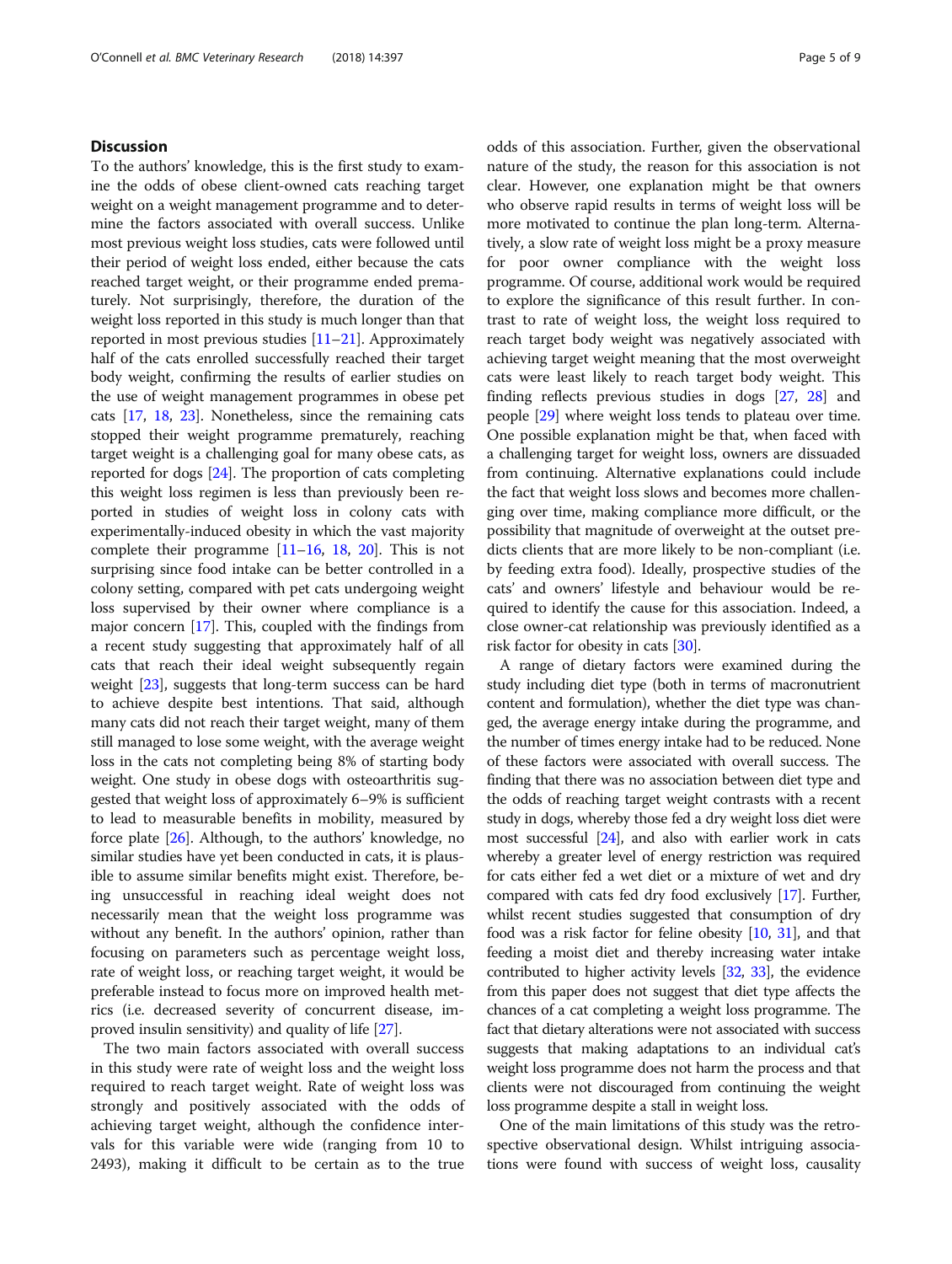cannot be assumed, and further investigations are now required to better clarify the reasons for success and failure in individual cases. A second important limitation was the use of a small referral population meaning that results from the study might not be generalisable to obese cats treated in primary care practice. For example, by selecting owners who were willing to be referred to a specialist weight management service, we might have inadvertently selected for owners who were more motivated and thus more likely to achieve success. Conversely, it might be argued that we selected for cats less likely to be successful, since several of the cats were referred following initial failure to lose weight at their primary care practice. Third, although a sample size calculation was performed, and approximately twice the required number of cats were recruited, this was based on data from dogs [\[24\]](#page-8-0) and only one variable (percentage weight loss) was used. As a result, we cannot be certain that the study was adequately powered for all variables considered, and thus cannot exclude the possibility type II error, not least for factors with minor effects on the odds of ran obese cat reaching target weight might have been missed. In the future, larger scale, multicentre, weight loss studies should be conducted, incorporating primary care practices from diverse geographical locations. A final limitation was the fact that physical activity was not objectively measured during the study and, as a result, the influence it might have played on weight loss in cats is not clear. In humans, exercise can help to prevent the decrease in energy expenditure during weight loss [\[34,](#page-8-0) [35\]](#page-8-0), whereas studies from dogs suggest that it might help to preserve lean tissue mass [[36\]](#page-8-0). Further, one previous study suggested that environmental enrichment and increased physical activity can benefit overweight cats and their owners [\[37](#page-8-0)]. Physical activity was also not objectively measured in a recent canine study with a similar design to the current study, whereby 61% reached their target weight [\[24\]](#page-8-0). It is plausible that an increased ability to exercise dogs could have contributed, in part, to increased success in achieving target body weight in dogs compared to cats. This is speculative and without the available data an association cannot be made.

## Conclusion

The current study has demonstrated that approximately half of cats enrolled in a weight loss programme reach their target weight. While the most obese cats are less likely to succeed, owners should not be discouraged from enrolling their cat in a weight loss programme based on signalment or concurrent disease status.

## Methods

## Animals

This retrospective observational study comprised clientowned cats referred to the Royal Canin Weight

Management Clinic (RCWMC), University of Liverpool, United Kingdom, for management of obesity. All cases were recruited, investigated, and managed by the same veterinarian (AJG) and registered veterinary nurse (SLH). The approach taken in this study was similar to that for a recent study in dogs  $[24]$  $[24]$ , with cats being eligible for inclusion if their weight loss programme had commenced between December 2004 and December 2012, and whose weight loss had ended by July 2013 when all data were reviewed. In this regard, weight loss was deemed to have ended either if the cat had completed their programme reaching target weight, had stopped their programme before reaching target weight, or had died (including those that were euthanised) prior to having completed their programme. Cats whose weight loss programme was still ongoing in July 2013 were not eligible for inclusion. Further, cats had to be suitable candidates for weight loss (e.g. systemically well and with no significant abnormalities on haematology, serum biochemistry and urinalysis) and weight loss needed to be necessary (e.g. cats had a body condition score of > 5/9). The age of the cat was not considered to be a reason for exclusion. The study was performed in adherence to the University of Liverpool Animal Ethics Guidelines and the study protocol was approved by the University of Liverpool Research Ethics Committee, the Waltham ethical review committee, and the Royal Canin Ethics Committee. The owners of all participating cats gave informed written consent.

#### Weight loss regimen

Details of the weight loss regimen used at the RCWMC have been previously described [\[17](#page-8-0), [23\]](#page-8-0). Briefly, at the initial consultation physical examination was performed and body weight was measured with electronic weigh scales that were regularly calibrated using certified test weights. In order to ensure that cats were systemically well, routine haematology, serum biochemistry, total thyroxine measurement and urinalysis were performed. A body condition score was also assigned from a nine-integer scale [[38\]](#page-8-0) and body composition was analysed by fan-beam duel energy x-ray absorptiometry (DEXA; Lunar Prodigy Advance; GE Lunar) [[17,](#page-8-0) [23](#page-8-0)]. The body composition results were used to estimate ideal weight: briefly, lean mass, fat mass and bone mineral content results were entered into a computer spreadsheet (Excel, Microsoft), and a mathematical formula was to predict expected body composition after weight loss at different weights. The mathematical formula used was based upon typical body composition results from previous weight clinic studies [[17](#page-8-0), [23\]](#page-8-0). This enabled an appropriate ideal body weight for each cat to be estimated and this was then used in energy intake calculations. Initial energy allocation was calculated as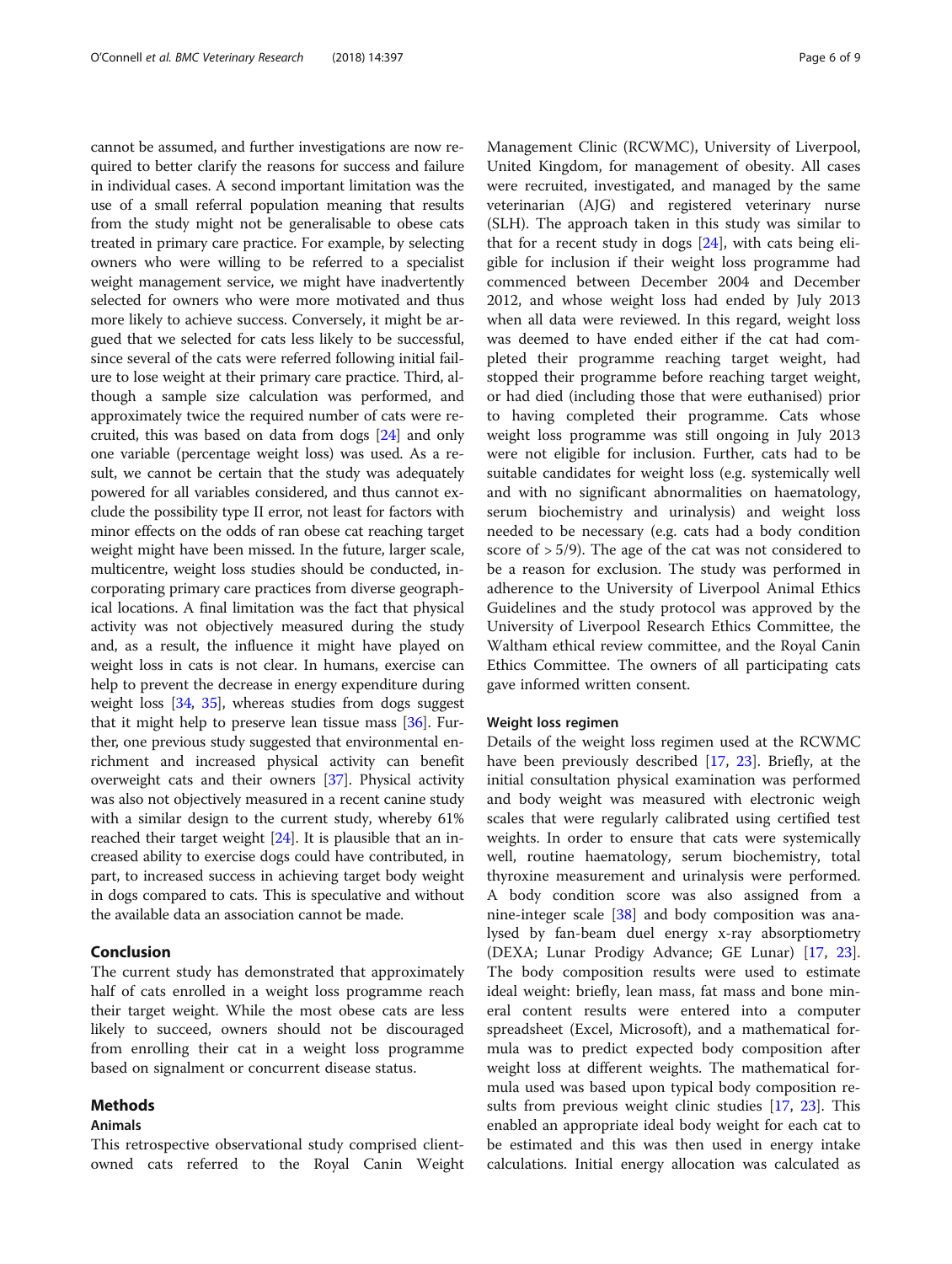35–40 kcal ME (metabolisable energy) x estimated ideal weight (kg), aiming to achieve weight loss at  $\sim 1\%$  per week [\[18](#page-8-0)]. Adjustments to the amount fed were then made based on other factors such as ability to exercise, current energy allocation and owners' request for gradual rather than sudden acclimatisation to weight loss (e.g. dietary change made over seven days rather than three days). During the initial appointment, lifestyle alterations which would be required to assist in weight loss, such as avoiding extra food or treats, approaches to providing non-food-related rewards and increasing daily activity, were discussed with the owner.

Cats were fed weight management diets formulated to meet essential nutrient requirements when fed for weight loss (Table 5). One diet was wet and two were dry; the wet food and one of the dry foods were high in protein with a medium fibre content (HPMF) whilst the other dry diet was high in both protein and fibre (HPHF). Cats could either be fed dry food exclusively, wet food exclusively, or a mix of wet and dry food, with the choice dependent on the preferences of both owner and cat. Owners weighed all dry food portions with electronic gram scales and, to ensure accuracy of the owners' scales, a 24 h portion of food was first weighed on calibrated scales (Salter) at the clinic, and then weighed by the client at home.

All cats were assessed every 14–28 days, depending on the availability of the owner during the weight loss programme. On each occasion body weight measurements were taken, and changes were made to the dietary plan if necessary to maintain steady weight loss. All adjustments to the dietary plan were made by a registered veterinary nurse (SLH). Throughout the weight loss period the owners maintained a diary covering diet ration fed (amount offered and consumed), activity and any additional food that had been consumed. A detailed evaluation was conducted in cats that reached their target

Table 5 Average composition of diets used for weight loss

weight. These cats were confirmed to have remained healthy based on physical examination, haematology, serum biochemistry and urinalysis (by cystocentesis). Body weight and body condition were recorded, and body composition was assessed by DEXA, aiming for 15–25% body fat after weight loss.

## Classification of outcomes of weight loss

Cats were assigned to three groups depending upon the outcome of their weight loss programme: cats that reached their target weight were classified as 'completed'; cats that were euthanised prior to reaching their target weight were classified as 'died' and the reason for euthanasia was recorded; cats that did not reach target weight for another reason were classified as 'stopped', and the reason was recorded where known. This latter category included all cats lost to follow-up because their owners stopped attending the clinic. Before being classified as lost to follow-up, at least three attempts were made to contact the owner by telephone and at least one attempt was made by post.

#### Data handling and statistical analysis

Data were recorded in a computer spreadsheet (Additional file [1](#page-7-0): Excel For Mac version 15.28, Microsoft Inc.) and statistical analyses were performed with computer software (Stats Direct version 3.0.171; Stats Direct, Altrincham, UK), with the level of significance set at  $P \lt \theta$ 0.05 for two-sided analyses. Data are reported as median (range), except where indicated. Sample size was estimated based upon the results from a similar study in dogs [[24](#page-8-0)]. In that study, mean (standard deviation) percentage weight loss was  $24.9 \pm 8.58\%$  and  $10.8 \pm 9.27\%$  in dogs that completed and stopped, respectively, and the ratio of dogs that completed to dogs that stopped was approximately 2:1. Assuming an expected power of 90% and alpha of 0.05, it was estimated that at least 33 cats would be

| Criterion                            | High protein high fibre dry <sup>a</sup> |                  | High protein medium fibre dry <sup>b</sup> |                  |              | High protein medium fibre wet <sup>c</sup> |  |
|--------------------------------------|------------------------------------------|------------------|--------------------------------------------|------------------|--------------|--------------------------------------------|--|
| ME content                           | 3070 kcal/kg                             |                  | 3560 kcal/kg                               |                  |              | 640 kcal/kg                                |  |
|                                      | Per 100 g AF                             | g/1000 kcal (ME) | Per 100 g AF                               | g/1000 kcal (ME) | Per 100 g AF | g/1000 kcal (ME)                           |  |
| Moisture                             | 5.5                                      | 18               | 5.5                                        | 15               | 84           | 1313                                       |  |
| Crude protein                        | 34.0                                     | 111              | 42.0                                       | 118              | 7.5          | 117                                        |  |
| Crude fat                            | 9.0                                      | 29               | 10.0                                       | 28               |              | 31                                         |  |
| Digestible carbohydrate <sup>d</sup> | 19.1                                     | 62               | 19.8                                       | 56               | 3.1          | 48                                         |  |
| Crude fibre                          | 13.9                                     | 45               | 6.4                                        | 18               | 1.5          | 23                                         |  |
| Total dietary fibre                  | 23.6                                     | 77               | 14.7                                       | 41               | 1.5          | 23                                         |  |
| Ash                                  | 8.8                                      | 29               | 8                                          | 23               | 1.9          | 30                                         |  |

<sup>a</sup> High protein high fibre dry food (Satiety Weight Management, Royal Canin); <sup>b</sup>High protein medium fibre dry food (Obesity Weight Management, Royal Canin);<br>Shigh protein medium fibre wet food (Obesity Weight Management, High protein medium fibre wet food (Obesity Weight Management, Royal Canin); <sup>d</sup>Digestible carbohydrate fraction (e.g. sugars and starch) calculated using the following predictive equation: digestible carbohydrate [g] = dry matter [g] - (crude fat [g] + crude protein [g] + ash [g] + total dietary fibre [g]). ME = Metabolizable energy content; AF = as fed; DM = dry matter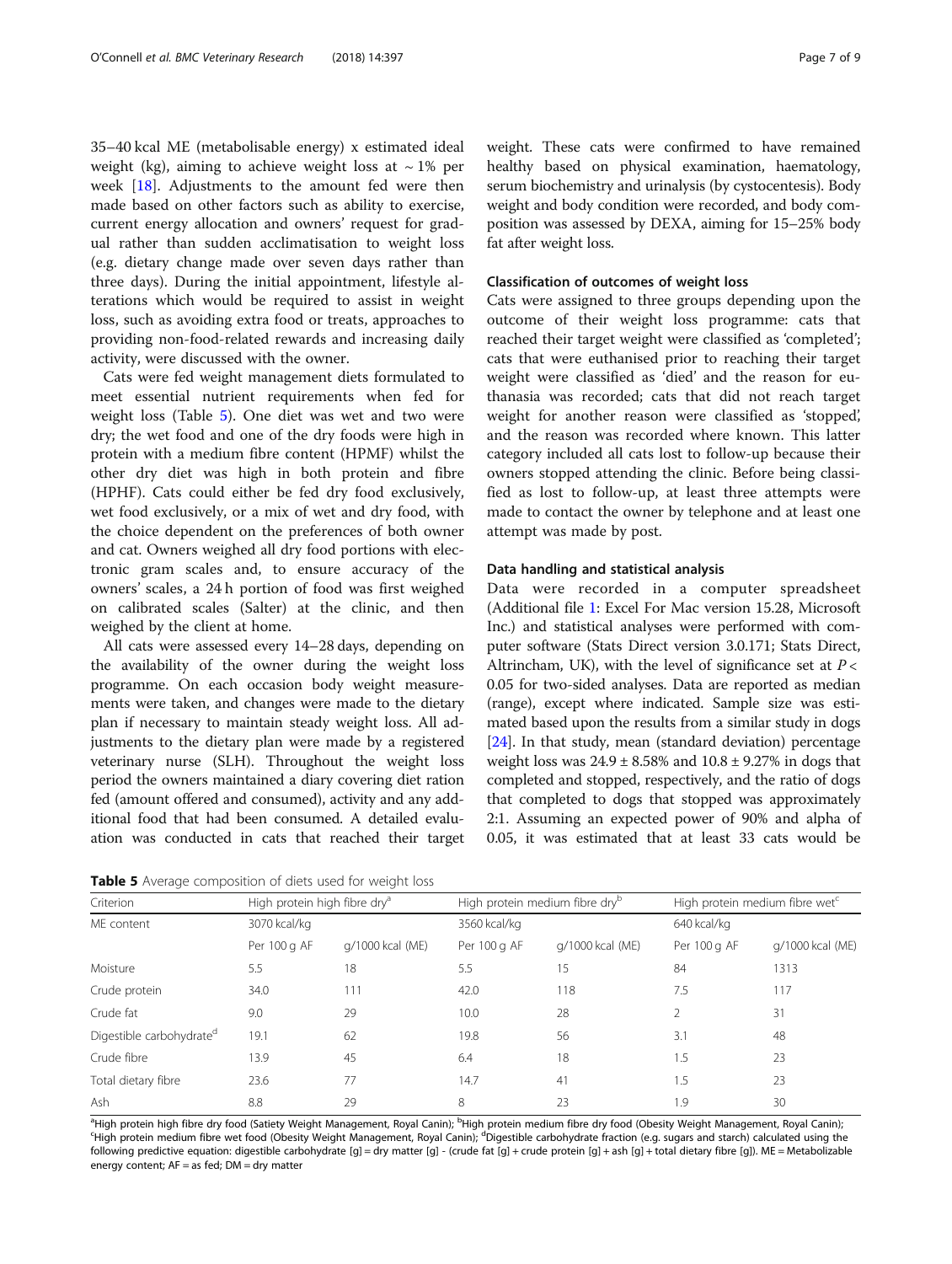<span id="page-7-0"></span>needed (22 in the completed and 11 group). However, given that this was a retrospective and observational study, we decided to adopt a similar approach to the previous study in dogs [[24\]](#page-8-0), and included all cats that met the eligibility criteria during the study timeframe.

Associations between success with weight loss and various explanatory variables were tested with logistic regression. The outcome variable of interest was success with weight loss, whereby cats that completed their programme reaching target weight were assigned a score of 1, whilst those not completing their programme (either because they had stopped prematurely or had died) were assigned a score of 0. The continuous explanatory variables studied were age, lean body mass, starting body fat percentage, weight loss required, actual weight lost, duration of weight loss, rate of weight loss, metabolisable energy intake during weight loss, the number of times weight loss stalled (i.e. when there was no change in weight or weight gain between appointments), and the number of diet energy intake changes (i.e. when the weight management clinic staff adjusted down the daily food intake at the time of a recheck). The actual weight lost and rate of weight loss were both expressed as a percentage of starting body weight (SBW), whereas rate of weight loss was the average of the whole weight loss period. Duration of weight loss was calculated from the date of the first appointment to the date when target weight was reached (for those completing), or to the last available weight record (for those not completing). Categorical explanatory variables studied included: breed, sex, neuter status, diet characteristics, dietary alterations, and disease status. For breed, since only small numbers of pedigree cats were represented, the proportions of mixed breed and pedigree cats were assessed. The diet used was categorised both by macronutrient content (HPHF vs. HMPF) and by food type (dry food vs. wet food or a mix of wet and dry). Dietary alterations were assessed in three ways: the number of times weight loss stalled (i.e. no weight loss or any weight gain between appointments), the number of times the daily energy intake was reduced, and whether the diet type was switched (e.g. from dry food only to either wet food or a mix if wet and dry). Disease status was characterised as presence or absence of a concurrent disease, presence of more than two concurrent diseases, and the body system affected (e.g. orthopaedic, dermatological, alimentary, cardiovascular, oral, and urinary).

Analyses were performed twice: firstly, cats that completed were compared against all cats that failed to complete (i.e. those that stopped and those that died); subsequently, cats that died were excluded and cats that were completed were compared against those that stopped. Initially, all variables listed above were tested individually with simple logistic regression. A multiple

logistic regression model was then built, which initially included the variables identified as  $P < 0.1$  on simple regression analysis. Contingency tables were used to assess the independence of each factor compare with all other factors. The model was then refined over multiple rounds using backwards-stepwise elimination, with reference to the Akaike information Criterion (AIC). When removal of any effect yielded a model with lower AIC, the variable with the least effect was removed until the model with the lowest AIC was found, and provided that variables were significant in their own right ( $P < 0.05$ ). Model fit was further assessed using the Pearson chi-square goodness of fit test. Continuous explanatory variables were tested both in continuous and in categorical format (as either tertiles or quartiles as appropriate). In the final model, the choice of competing linear versus categorical formats was based on which model fitted best, with reference to the AIC. Logistic regression results are reported as odds ratios (OR) and 95% confidence intervals (95% CI).

## Additional file

[Additional file 1:](https://doi.org/10.1186/s12917-018-1740-5) Computer spreadsheet (Excel, Microsoft; .xlsx) containing study data. (XLSX 16 kb)

#### Abbreviations

AF: As fed; BCS: Body condition score; BSH: British shorthair; CI: Confidence intervals; DEXA: Dual-energy X-ray absorptiometry; DSH: Domestic longhair; DSH: Domestic shorthair; F: Female; FS: Female spayed; HPHF: High protein high fibre; HPMF: High protein medium fibre; M: Male; ME: Metabolisable energy; MN: Male neutered; OR: Odds ratio; RCWMC: Royal Canin Weight Management Clinic

#### Acknowledgements

The authors wish to acknowledge the referring veterinarians for referring cases, the owners of all cats for allowing them to participate, and the clinical staff at the University of Liverpool Small Animal Teaching Hospital for assistance with case management.

## Funding

The study was funded by a grant from Mars Petcare (VCR10030). Co-authors employed by the funder were directly involved in the study and, as detailed below, their contributions included study design, data collection, and manuscript writing, but not analysis and interpretation of data.

#### Availability of data and materials

The dataset supporting the conclusions of this article is included within the article and its additional files.

#### Authors' contributions

EOC reviewed the study results, wrote the initial draft of the manuscript. MW acquired and collated data, analysed results, reviewed the manuscript. SLH managed the cats, acquired and collated data, reviewed the manuscript. VB designed study, reviewed the manuscript. AJG designed the study, managed the cats, acquired and collated data, analysed results, reviewed the manuscript. All authors have read and approved the final manuscript

#### Ethics approval

The study was performed in adherence to the University of Liverpool Animal Ethics Guidelines and the study protocol was approved by the University of Liverpool Research Ethics Committee, the Waltham ethical review committee, and the Royal Canin Ethics Committee. The owners of all participating cats gave informed written consent.